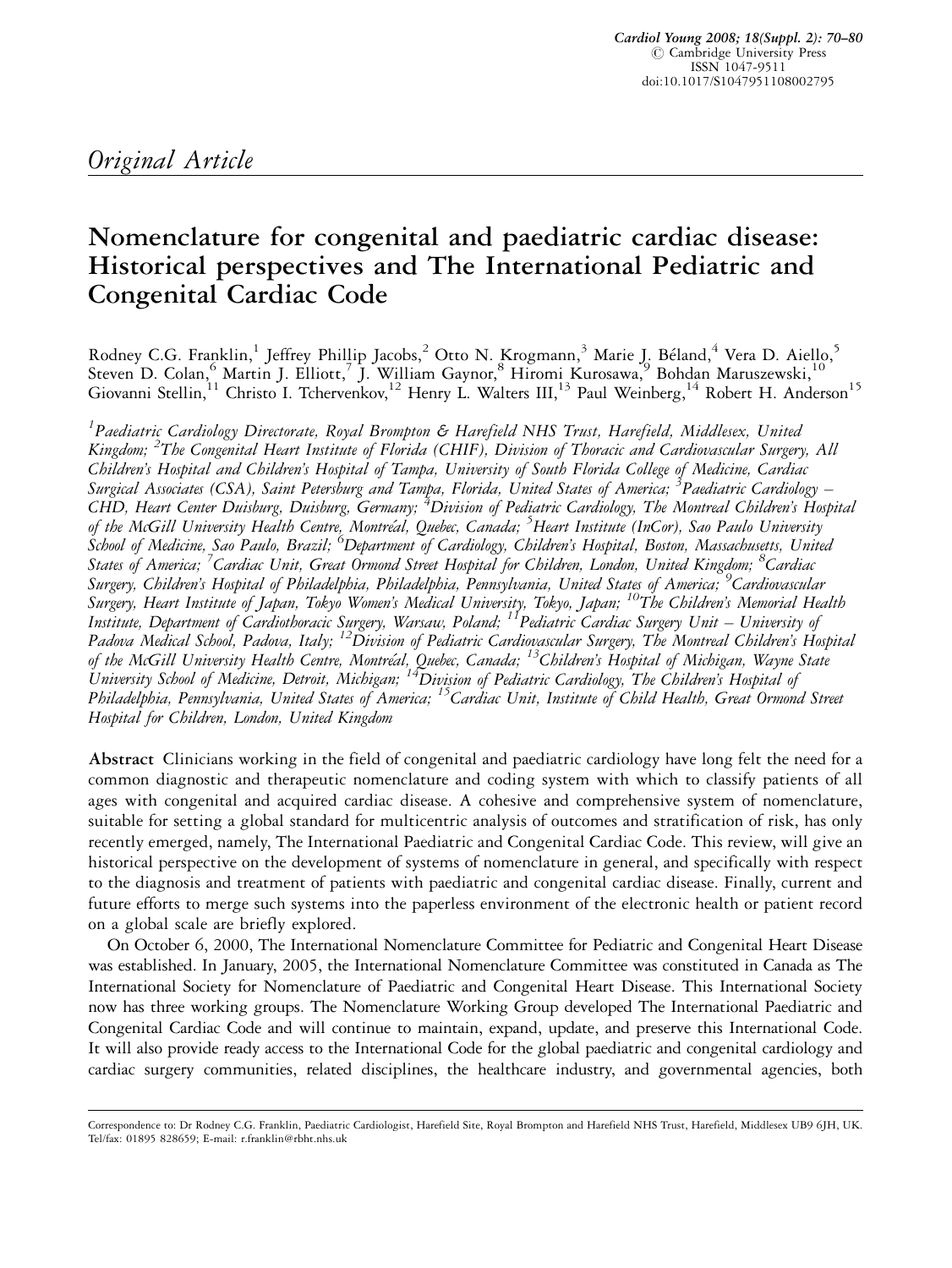electronically and in published form. The Definitions Working Group will write definitions for the terms in the International Paediatric and Congenital Cardiac Code, building on the previously published definitions from the Nomenclature Working Group. The Archiving Working Group, also known as The Congenital Heart Archiving Research Team, will link images and videos to the International Paediatric and Congenital Cardiac Code. The images and videos will be acquired from cardiac morphologic specimens and imaging modalities such as echocardiography, angiography, computerized axial tomography and magnetic resonance imaging, as well as intraoperative images and videos.

Efforts are ongoing to expand the usage of The International Paediatric and Congenital Cardiac Code to other areas of global healthcare. Collaborative efforts are underway involving the leadership of The International Nomenclature Committee for Pediatric and Congenital Heart Disease and the representatives of the steering group responsible for the creation of the 11th revision of the International Classification of Diseases, administered by the World Health Organisation. Similar collaborative efforts are underway involving the leadership of The International Nomenclature Committee for Pediatric and Congenital Heart Disease and the International Health Terminology Standards Development Organisation, who are the owners of the Systematized Nomenclature of Medicine or "SNOMED".

The International Paediatric and Congenital Cardiac Code was created by specialists in the field to name and classify paediatric and congenital cardiac disease and its treatment. It is a comprehensive code that can be freely downloaded from the internet (http://www.IPCCC.net) and is already in use worldwide, particularly for international comparisons of outcomes. The goal of this effort is to create strategies for stratification of risk and to improve healthcare for the individual patient. The collaboration with the World Heath Organization, the International Health Terminology Standards Development Organisation, and the healthcare industry, will lead to further enhancement of the International Code, and to its more universal use.

Keywords: Databases; cardiac; nomenclature; congenital heart disease

CLINICIANS WORKING IN THE FIELD OF CONGENITAL<br>and paediatric cardiology have long felt the<br>need for a common diagnostic and therapeu-<br>tic nomenclature and coding system with which to and paediatric cardiology have long felt the need for a common diagnostic and therapeutic nomenclature and coding system with which to classify patients of all ages with congenital and acquired cardiac disease. Over the last 10 years, this desire has been heightened by the need to provide national and international comparisons of surgical results between centres caring for these patients following high profile enquiries such as that examining the outcome of paediatric cardiac surgery at the unit in Bristol, in the United Kingdom, $\frac{1}{2}$ as well as similar events in Sydney Australia,<sup>3</sup> Winnipeg Canada,<sup>4</sup> and Denver Colorado, in the United States of America.<sup>5-11</sup> In order to incorporate effective clinical governance and best practice into our speciality, this requires the harvesting of accurate and validated data on the diagnosis, treatment, and outcome of these patients from prenatal life through to adulthood. Such a system facilitates the comparison of outcomes following interventions between individual units, whilst taking into account the mix of cases involved, accompanying risk factors, and postprocedural complications. Benchmarking against those units who perform best allows analysis of relevant and genuine factors underlying differing outcomes, and instigation of improvements, in terms of both mortality and morbidity. For this to

be achieved, it is essential to have a comprehensive and standardised system of coding and classification, using mutually exclusive and unambivalent terms. The system must be easy to use, and also fulfil the needs and expectations of widely different cultures of practice.

Although historically many centres developed their own systems of classification for internal audit, and some co-operative work between centres nationally and across international boundaries has occurred, these systems were dissimilar enough to preclude the large scale studies needed to understand outcomes from the heterogeneous population of patients with congenitally malformed hearts. A cohesive and comprehensive system of nomenclature, suitable for setting a global standard for multicentric analysis of outcomes and stratification of risk, has only recently emerged, namely, The International Paediatric and Congenital Cardiac Code. In this review, we aspire to give an historical perspective on the development of systems of nomenclature in general, and specifically with respect to the diagnosis and treatment of patients with paediatric and congenital cardiac disease. Finally, current and future efforts to merge such systems into the paperless environment of the electronic health or patient record on a global scale are briefly explored.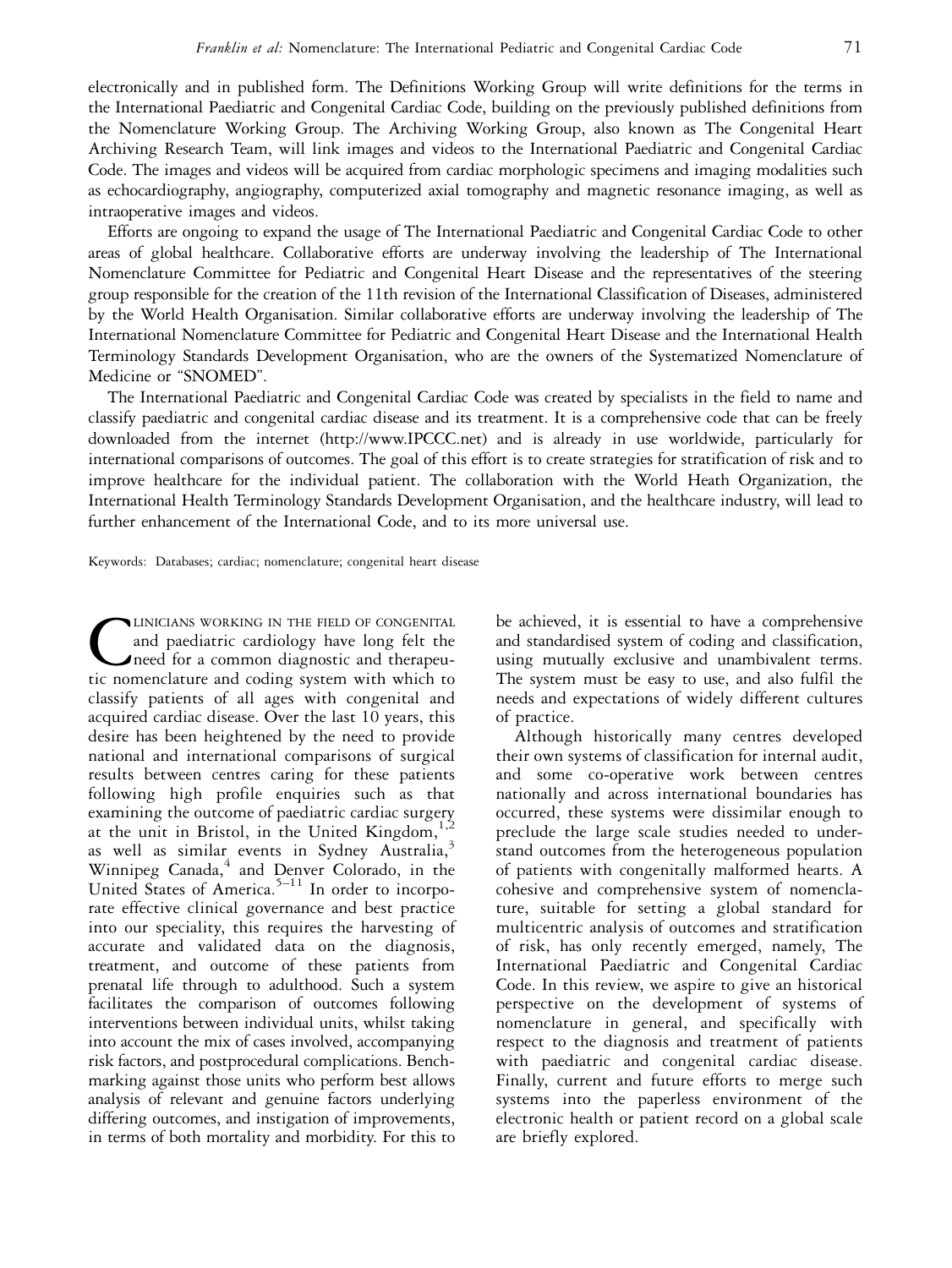# History of the classification of disease<sup>12</sup>

Although the gathering of population based information, or censuses, originated in Babylonian times (3,800 BC), it was not until the early 17th century that the focus shifted away from taxation and military conscription, to causes of death, with the weekly publication from 1603 through the 1830s of the Bills of Mortality in London.<sup>13</sup> In 1662, these statistics were first systematically analysed by John Graunt, born in 1620, and died in 1674, when he estimated, for instance, the mortality of children before the age of six years to be 36%, an estimate later proven to be quite accurate. In the 18th century François Bossier de Lacroix, born in 1706, and died in 1767, better known as Sauvages, is credited with the first formal classification of diseases based on the methodology of Linnaeus, born in 1707, and died in 1778. This system of classification developed by Sauvages contained 2,400 maladies divided into class, order and species. By the early 19th century, the classification most in use was that of William Cullen, born in 1710, and died in 1790, with four categories:

- "Pyrexiae", in other words pyrexial, or febrile, diseases, such as typhus fever
- <sup>&</sup>gt; ''Neuroses'', or nervous diseases, such as epilepsy
- <sup>&</sup>gt; ''Cachexiae'', in other words, cachexial illnesses, or diseases resulting from a bad habit of body, such as scurvy
- "Locales", or local diseases, such as cancer.

In 1837, the General Register Office of England and Wales was established, with William Farr, born in 1807, and died in 1883, as its first medical statistician (Fig. 1). Farr revolutionised the principles of statistical classification and nomenclature, emphasising the need for a common international lexicon to allow the epidemiological study of diseases and thereby their causes, whilst incorporating medical advances. His initial report, published in 1839, resonates through to the late 20th century:

''The advantages of a uniform statistical nomenclature, however imperfect, are so obvious, that it is surprising that no attention been paid to its enforcement in Bills of Mortality. Each disease has, in many instances, been denoted by three or four terms, and each term has been applied to as many different diseases: vague inconvenient names have been employed, or complications registered instead of primary diseases. The nomenclature is of as much importance in this department of inquiry, as weights and measures in the physical sciences, and should be settled without delay."<sup>14</sup>

He later used these methods to help prove the waterborn origin of cholera, the so-called ''germ theory'', providing evidence that countered the previously



#### Figure 1.

Dr William Farr, born in 1807, and died in 1883. He was a physician and first medical statistician for the General Register Office of England and Wales from 1839 through 1879. He pioneered the statistical analysis and development of a system of classification for causes of death and disease-related morbidity, emphasising the need for a common international lexicon to allow the epidemiological study of diseases and thereby their causes, whilst incorporating medical advances.

supported miasmatic, or "bad air theory" of disease, leading to the treatment of sewage. The eminence of Farr in the field was recognised at the first International Statistical Congress, held in Brussels in 1853, when he and Marc d'Espine, of Geneva, were asked to prepare an internationally applicable and uniform classification of causes of death. The approach of Marc d'Espine was based on the nature of disease, such as gouty, herpetic, or haematic, whilst the classification proposed by Farr divided into five groups:

- epidemic diseases
- constitutional, or general, diseases
- <sup>&</sup>gt; local diseases arranged according to anatomical site
- developmental diseases
- <sup>&</sup>gt; diseases that are the direct result of violence.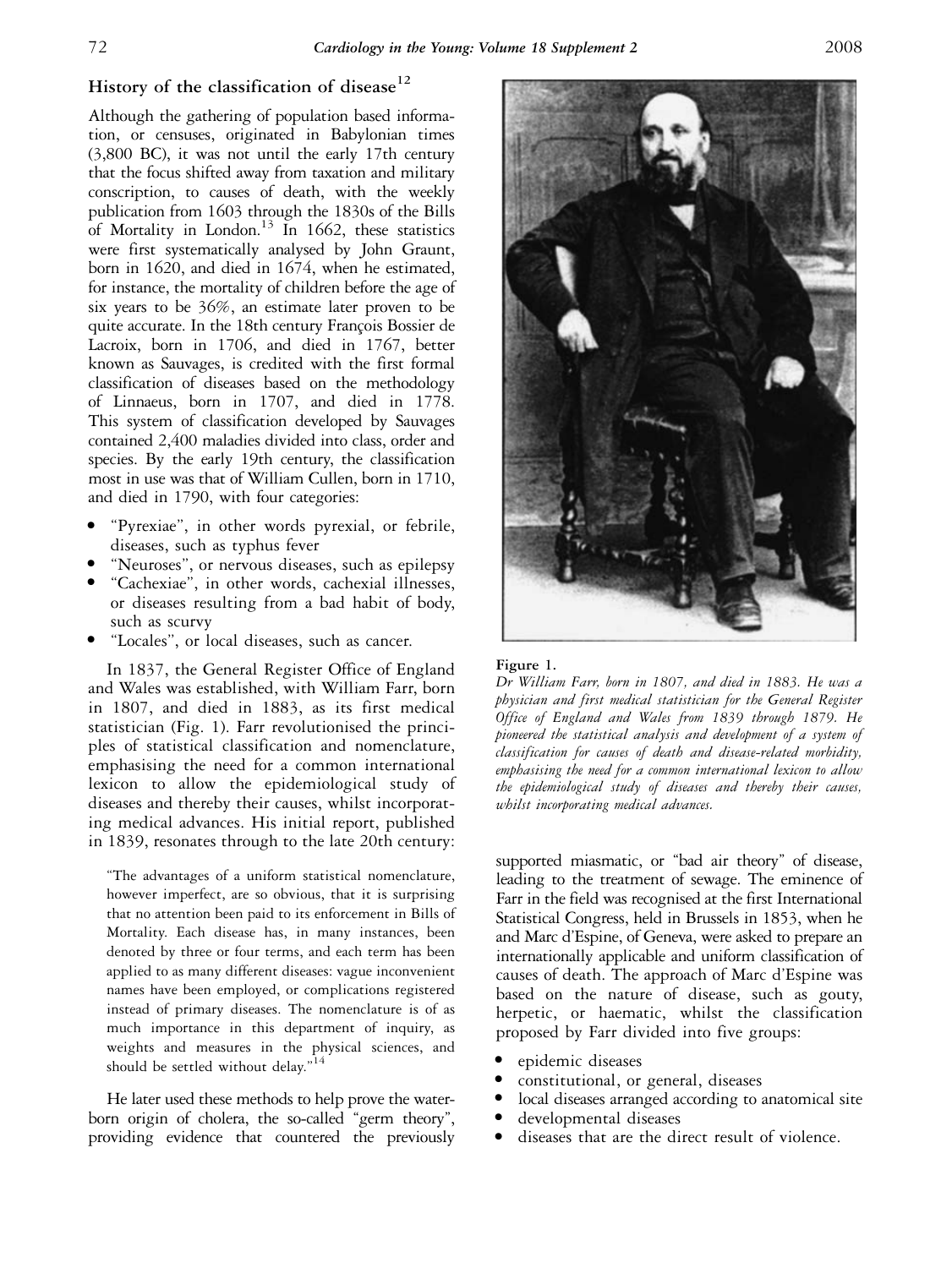It was the arrangement suggested by Farr which was dominant in the classification of 139 categories accepted by the Congress in 1855, and over the subsequent 4 revisions through to 1886, particularly the principle of classifying causes of death by anatomical site in distinction to generalised processes of disease. The failure of this classification to achieve wide international recognition, however, led the International Statistical Institute, which had developed from the former Congress, to commission in 1891 a committee chaired by Jacques Bertillon, born in 1851, and died in 1922, Chief of Statistical Services of the City of Paris, to create what became the Bertillon [International] Classification of Causes of Death. This classification was based on the principles propounded by Farr and consisted of three levels of classification, with 44, 99, and 161 titles, respectively. Over the following decades, it was adopted by many countries in the Americas and Europe, with conferences for revision occurring roughly decennially to take note of medical advances.

During the latter half of the 19th century, there was increasing recognition of the need for a parallel list of non-fatal diseases. Farr was again instrumental here, stating the need to:

"extend the same system of nomenclature to diseases which, though not fatal, cause disability in the population, and now figure in the tables of the diseases of armies, navies, hospitals, prisons, lunatic asylums, public institutions of every kind, and sickness societies, as well as in the census of countries like Ireland, where the diseases of all the people are enumerated''.

He submitted a list of these entities to the second meeting of the Congress, held in 1856. At the fourth meeting, held in 1860, Florence Nightingale urged its adoption for the tabulation of hospital morbidity in her paper Proposals for a uniform plan of hospital statistics.<sup>15</sup> In 1900 and 1909, at the first two International Conferences to revise the Bertillon Classification, a parallel classification of diseases for use in statistics of sickness was adopted, but with limited scope. The Health Organisation of the League of Nations, and the International Statistical Institute, recommended at the 4th and 5th conferences for revision, held in 1928 and 1938, respectively, that individual countries develop and promote their own systems of classification for morbidity statistics, using the Causes of Death structure as a template. It was not until the 6th revision conference, held in Paris in 1948, that a single comprehensive list was approved as the International Classification of Diseases, Injuries and Causes of Death. This was endorsed by the First World Health Assembly in the same year, along with rules for selecting a cause of death, and

an agreement for international cooperation under the jurisdiction of the recently constituted World Health Organisation.

The 9th Revision of the International Classification of Diseases, in 1975, saw further expansion and structural change, with the addition of a fourth digit, as well as an optional fifth digit to facilitate greater detail where needed by subspecialities. The dagger and asterisk system was introduced to allow the linkage of anatomically specific areas of disease to more generalised diseases. The first International Classification of Procedures in Medicine was also published, in a response to international pressure for a lead in this important area. By the time of the 10th revision, in 1993, the decennial revision schedule was abandoned (Fig. 2) due to the enormous amount of work involved with each revision and an alphanumeric coding structure was introduced. The promised revision of the listing of Procedures in Medicine never materialised, leaving countries to develop further their own systems of classification for interventions. Currently, there are plans in preparation for creating the 11th revision (see below).

Throughout this time, congenital cardiac diseases have remained very poorly represented. Outdated terminology, inconsistent logic, and little appreciation of the inherent complexity of lesions, has meant that this system of classification has never been robust enough for the purposes of clinical governance. In the 9th and 10th revisions, there are a total of only 29 and 73 individual codes, respectively, for congenital cardiovascular lesions. Despite these limitations, both versions remain in use, mostly for 'billing', returns to central governments, and crude epidemiological surveillance. A comprehensive, clinically acceptable system for the naming and coding of congenital cardiac disease, relevant acquired cardiac disease, and, most importantly, procedures to treat congenital and relevant acquired cardiac lesions, was needed.

## Paediatric and congenital cardiac nomenclature and The International Paediatric and Congenital Cardiac Code

Although there were many descriptive publications of individuals with various congenital cardiac malformations in the 19th and early 20th centuries, it was the publication in 1936 of the Atlas of Congenital Cardiac Disease by the distinguished Canadian physician Maude Abbott, that saw the first systematic classification of congenital cardiac lesions.<sup>16</sup> Over the following decades, several centres developed more inclusive systems of classification for both the diagnosis and treatment of congenital cardiac disease. It was not until the 1980s that advances in the hardware and software underpinning information technology made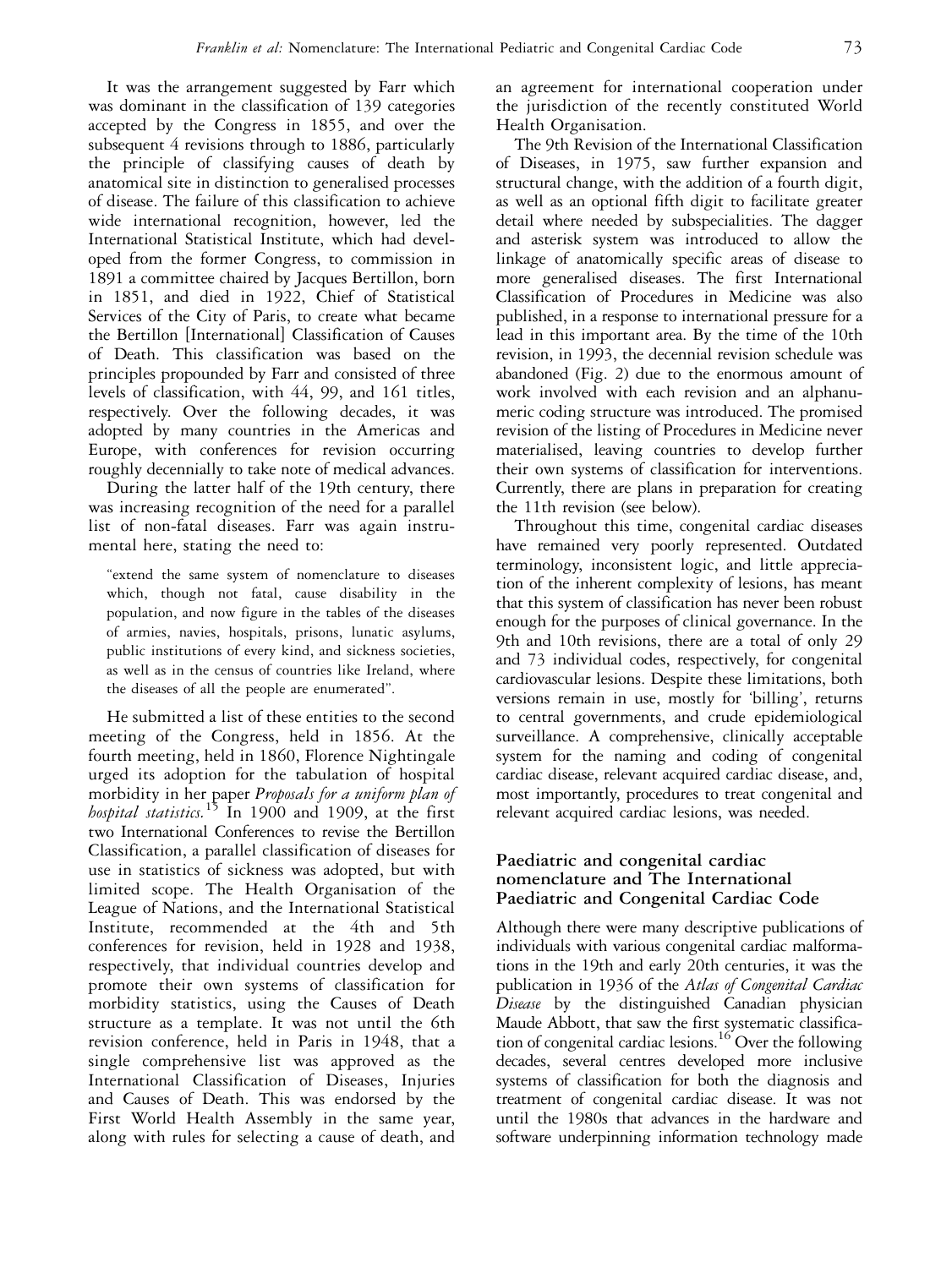

#### Figure 2.

This graph documents the time interval between each Revision of the International Classification of Diseases. The Bertillon [International] Classification of Causes of Death was presented by Bertillon at the meeting of the International Statistical Institute in Chicago in 1893 and adopted by the International Statistical Institute. The Bertillon Classification of Causes of Death was adopted by several cities and countries. In 1898, the American Public Health Association recommended the adoption of the Bertillon Classification by registrars of Canada, Mexico, and the United States of America. The Association further suggested that the classification should be revised every ten years. The First International Conference to revise the Bertillon Classification of Causes of Death was held in Paris in 1900. Subsequent revisions occurred as documented in this graph. (This graph is adopted from a presentation made by Dr. T. Bedirhan Ustun at The Ninth Meeting of The International Working Group for Mapping and Coding of Nomenclatures for Paediatric and Congenital Heart Disease [Nomenclature Working Group], Keio Plaza Hotel, Tokyo, JAPAN, Saturday July 7, 2007 – Thursday July 12, 2007.)

it feasible to have a uniform and internationally acceptable system of nomenclature, with facilitation of entry of data and exchange of information.

In Europe, this era was marked by the publication in 1985 of the Brompton Hospital Diagnostic Code, with 507 items classified using an associated six digit code.<sup>17</sup> This diagnostic system was expanded to 1,717 terms in the Netherlands in the late 1980s, including sections on acquired cardiac disease, arrhythmias, relevant non-cardiac anomalies and, most importantly, surgical and transcatheter procedures. From 1989 through 1994, further enhancements occurred in all areas, with the introduction of terms for postprocedural complications and qualifiers, leading to a single hierarchical tree with over 4,300 terms, each with its own six digit code.<sup>18</sup> These terms were incorporated into the United Kingdom panmedical nomenclature and coding initiative within the National Health Service, becoming Clinical Terms version 3.1, or the Read Codes, which later formed a fundamental part of the Systematized Nomenclature of Medicine Clinical Terms, also known as ''SNOMED-CT'', described below. This version of 1994 was used by The European Congenital Heart Surgeons Foundation to audit surgical outcomes across much of Europe. Finally, in 1998, this system of nomenclature was adopted by The Association for European Paediatric Cardiology as the standard system for databases across Europe, and was titled the European Paediatric Cardiac Code.<sup>19</sup>

The publication of this system included rule-based crossmapping to the 9th and 10th revisions of the International Classification of Diseases.<sup>18,19</sup>

In the late 1990s, a second major and parallel initiative emerged to list and classify paediatric and congenital cardiac diagnoses and procedures. In the mid 1990s, two large multi-institutional surgical database projects were in process:

- The Congenital Heart Surgery Database of The Society of Thoracic Surgeons in North America, and
- The European Congenital Heart Defects Database of the European Congenital Heart Surgeons Foundation, which in 2003 was renamed the European Congenital Heart Surgeons Association. In the mid 1990s, this database received data from 18 countries. In September 1999, during the Annual Meeting of The European Association for Cardio-Thoracic Surgery in Glasgow Scotland, the final decision was made that The European Congenital Heart Defects Database of the European Congenital Heart Surgeons Foundation would also become a part of The European Association for Cardio-Thoracic Surgery Database Project.

Both project teams identified a need for an international structure that would standardize nomenclature and strategies for reporting. There was, for example, disharmony amongst the many centres and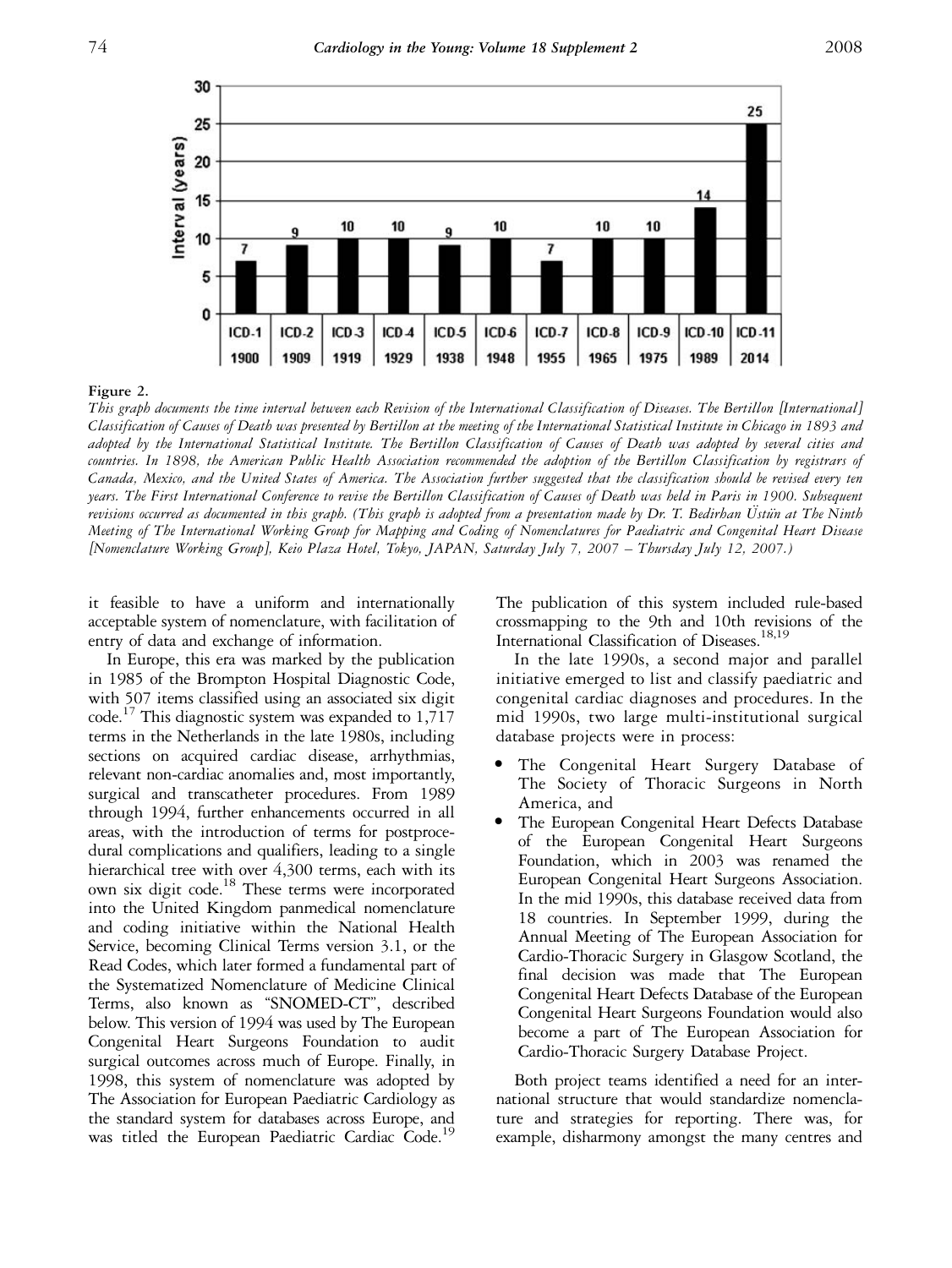countries on the terms used to describe identical congenital cardiac lesions, such as subtypes of ventricular septal defects. This led The Society of Thoracic Surgeons, The European Congenital Heart Surgeons Association, and The European Association for Cardio-Thoracic Surgery to set up the International Congenital Heart Surgery Nomenclature and Database Project in 1998.<sup>20</sup> Over the next two years, a series of meetings between a core group of experts in congenital cardiac surgery and paediatric cardiology met to create a standardized inclusive hierarchical nomenclature, with a generous use of synonyms, based on consensus, scientific principals and popular usage.<sup>21</sup> This system of nomenclature of the International Congenital Heart Surgery Nomenclature and Database Project contains 5 lists:

- <sup>&</sup>gt; Diagnoses
- **Procedures**
- <sup>&</sup>gt; Noncardiac Abnormalities
- Preoperative Risk Factors
- Intraoperative and Postoperative Complications.

In early 2000, both of these two systems of nomenclature were published: 19,21

- The nomenclature of the International Congenital Heart Surgery Nomenclature and Database Project of The Society of Thoracic Surgeons, The European Congenital Heart Surgeons Association, and The European Association for Cardio-Thoracic Surgery
- The European Paediatric Cardiac Code of The Association for European Paediatric Cardiology.

Both systems of nomenclature included a comprehensive Long List, with thousands of terms, and a Short List designed to be used as part of a Minimum Dataset for audit and research purposes, with up to  $650$  terms.<sup>19,21</sup> The comprehensive dataset includes all the imagined variables, in a hierarchical structure, and are detailed enough to enable the analyses of stratification of risk. The minimum dataset includes sufficient data points to enable easy and mandatory sharing of interinstitutional data for basic analysis of mortality and interpretation of trends. Both Long Lists map fully to their respective Short Lists. This nearly simultaneous publication of these two complementary systems of nomenclature led to the problematic situation of having two lexicons that were to be widely adopted, with the potential risks of invalidating multicentric projects due to confusion between the two systems and duplicate or inaccurate entries within institutions. A meeting was convened, therefore, between representatives from The Association for European Paediatric Cardiology, The Society of Thoracic Surgeons, and The European Association for Cardio-Thoracic Surgery, which was

held on October 6, 2000, in Frankfurt, Germany. It was agreed to establish The International Nomenclature Committee for Pediatric and Congenital Heart Disease, including representatives of the three societies, as well as representatives from Asia and South America, to work in partnership and produce a reconciliatory bidirectional map between the two systems.<sup>22</sup> Fortuitously, the International Congenital Heart Surgery Nomenclature and Database Project did not feature a numerical code, and it was therefore resolved to use the six digit numerical code derived from the European Paediatric Cardiac Code as the backbone for mapping the two systems. The feasibility of this project was established by the creation of a rule-based bidirectional crossmap between the two Short Lists.<sup>23</sup> This work was then presented and endorsed at the Third World Congress of Pediatric Cardiology and Cardiac Surgery in Toronto, Canada on May 27, 2001, during the First International Summit on Nomenclature for Congenital Heart Disease, which was attended by representatives from at least ten Societies and five continents.<sup>22</sup> This bidirectional crossmap between the two Short Lists therefore established the precedent for achieving the main goal of mapping the two comprehensive Long Lists to each other to create the International Paediatric and Congenital Cardiac Code, for subsequent presentation at the Fourth World Congress of Pediatric Cardiology and Cardiac Surgery in Buenos Aires, Argentina, on Monday September 19, 2005.

The working component of this International Nomenclature Committee has been the International Working Group for Mapping and Coding of Nomenclatures for Paediatric and Congenital Heart Disease, with 12 members, better known as the Nomenclature Working Group.<sup>24</sup> On September 19, 2005, the Nomenclature Working Group was able to report to the Second International Summit on Nomenclature for Congenital Heart Disease at the Fourth World Congress of Pediatric Cardiology and Cardiac Surgery in Buenos Aires, Argentina, that they had met seven times, over a total period of 33 days, and had succeeded in crossmapping the majority of congenital cardiac lesions.25 The International Paediatric and Congenital Cardiac Code at this point consisted of 7,623 items, each with a six digit code, in two dominant versions:

- <sup>&</sup>gt; The International Paediatric and Congenital Cardiac Code derived from the European Paediatric Cardiac Code of The Association for European Paediatric Cardiology;
- The International Paediatric and Congenital Cardiac Code derived from the International Congenital Heart Surgery Nomenclature and Database Project of The Society of Thoracic Surgeons, The European Congenital Heart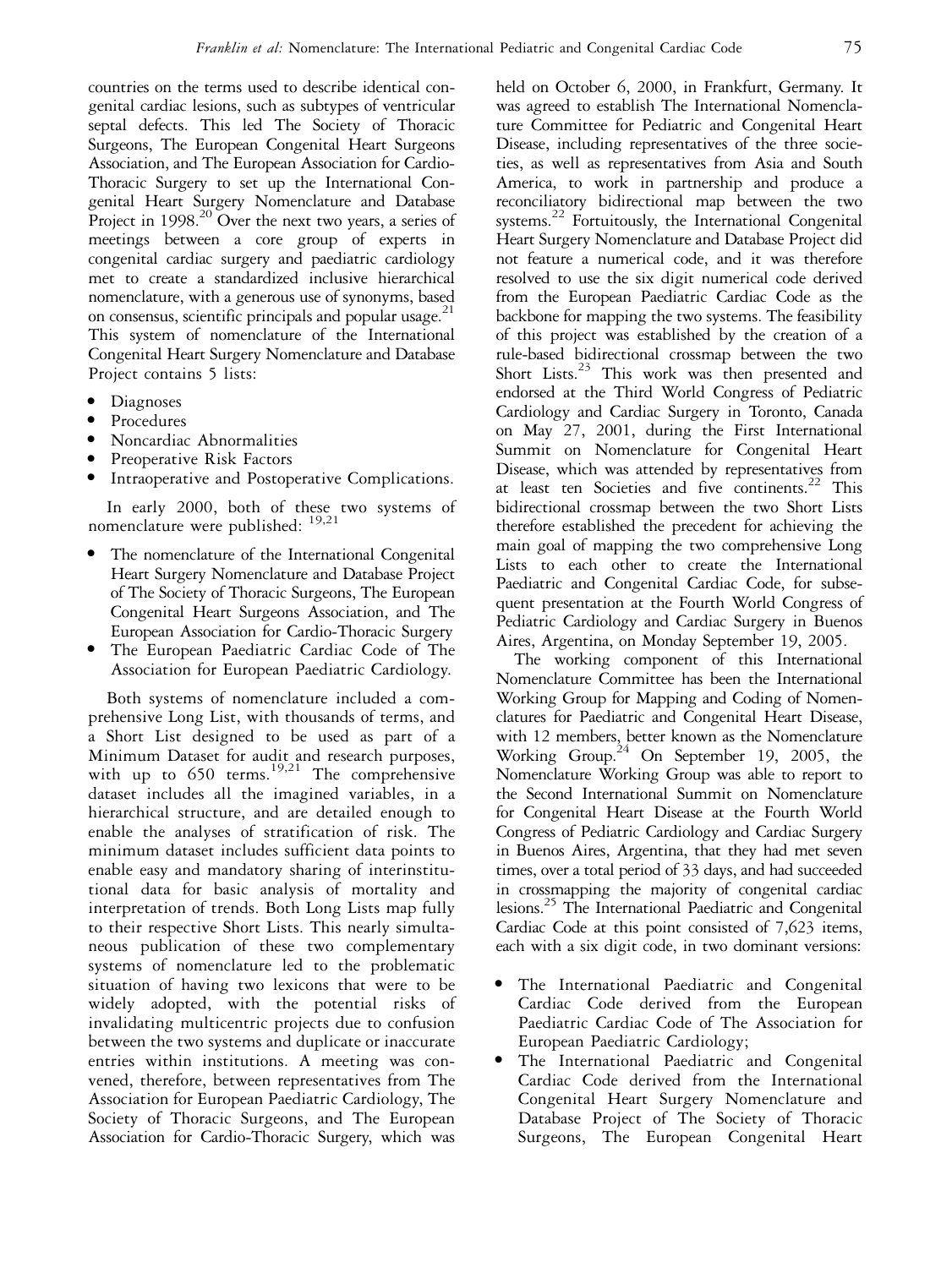Surgeons Association, and The European Association for Cardio-Thoracic Surgery.

In this article, we will refer to The International Paediatric and Congenital Cardiac Code as the International Code. Each unique six digit code in the International Code corresponds to a single entity, whether it be a morphological phenotype, procedure, symptom or genetic syndrome, with the mapped terms in the two versions being synonymous to each other. Additional systems of nomenclature, for paediatric cardiology and cardiac surgery, which are mapped to the common spine, include the Bostonbased Fyler codes, and the Canadian nomenclature system. There is also mapping to the 9th and 10th revisions of the International Classification of Diseases provided by the World Health Organisation, usually in a many to one fashion, given the limitations of the International Classification of Diseases. Two subsequent meetings of the Nomenclature Working Group, in 2006 and 2007, expanded the International Code further when covering the areas of fetal cardiology, arrhythmias, congenital coronary arterial anomalies, echocardiography, and interventional cardiology procedures, with the help of several invited experts. The International Paediatric and Congenital Cardiac Code is available for download without cost from the internet at http://www.IPCCC.net.

The Nomenclature Working Group has also published review articles which provide a unified and comprehensive classification, with definitions, for several complex congenital cardiac malformations, along with a complete listing of the relevant codes and terms in both versions of the International Code:

- the functionally univentricular heart<sup>26</sup>
- hypoplastic left heart syndrome<sup>27</sup>
- $\bullet$  discordant atrioventricular connections<sup>28</sup> and
- cardiac structures in the setting of heterotaxy.<sup>29</sup>

A separate parallel process has recently also involved members of the Nomenclature Working Group, namely the development of a nomenclature and classification system for complications during and following interventions for patients with paediatric and congenital cardiac disease, along with the creation of consensus definitions for these complications, as supported by The MultiSocietal Database Committee for Pediatric and Congenital Heart Disease. This listing of complications and their definitions is a primary purpose of this Supplement in Cardiology in the Young. Prior to this process, the International Paediatric and Congenital Cardiac Code had a total of 1,422 complication codes listed. This listing of complications in the International Code has now been expanded to over 2,500 items, each with its own numerical six digit code and definition.

# Future developments and the International Paediatric and Congenital Cardiac Code

The crossmapping of the Short Lists of the International Congenital Heart Surgery Nomenclature and Database Project and the European Paediatric Cardiac Code, $2^{3}$  which are used primarily for analyses of multi-institutional and international outcomes following operations and procedures for patients with congenitally malformed hearts, and which are derived directly from their respective Long Lists, potentially enables the huge number of over 100,000 patients registered in their respective databases to be used together. As discussed elsewhere in this Supplement, there is already work underway to analyse the potential usefulness of stratification of complexity and adjustment for casemix, using the Aristotle Complexity Score and Risk Adjustment in Congenital Heart Surgery system.<sup>30</sup> The structure and content of the Short Lists remain the purview of the Societies and organizations who created them. It is, of course, possible to shorten further, or create Short Lists specific to a subspecialty, or minimum datasets to suit individual projects and research aims, provided that those using the Long List as the data entry mechanism, focus on similar areas and ensure there are no orphan terms produced during the process of electronic conversion of the terms in the Long List to specific terms in the Short List based on the crossmap.

In January, 2005, the International Nomenclature Committee was constituted in Canada as The International Society for Nomenclature of Paediatric and Congenital Heart Disease.<sup>25</sup> On July 9, 2007, during its third annual meeting held in Tokyo, Japan, the International Society created two new Working Groups, so that the Society now has the following three committees:

- <sup>&</sup>gt; The International Working Group for Mapping and Coding of Nomenclatures for Paediatric and Congenital Heart Disease, also known as the Nomenclature Working Group. This Group will continue to maintain, develop, expand, update, and preserve The International Paediatric and Congenital Cardiac Code. It will also provide ready access to the International Code for the global paediatric and congenital cardiology and cardiac surgery communities, related disciplines, the healthcare industry, and governmental agencies, both electronically and in published form.
- The International Working Group for Defining the Nomenclatures for Paediatric and Congenital Heart Disease, also known as the Definitions Working Group. This Group will write definitions for the terms in the International Paediatric and Congenital Cardiac Code, building on the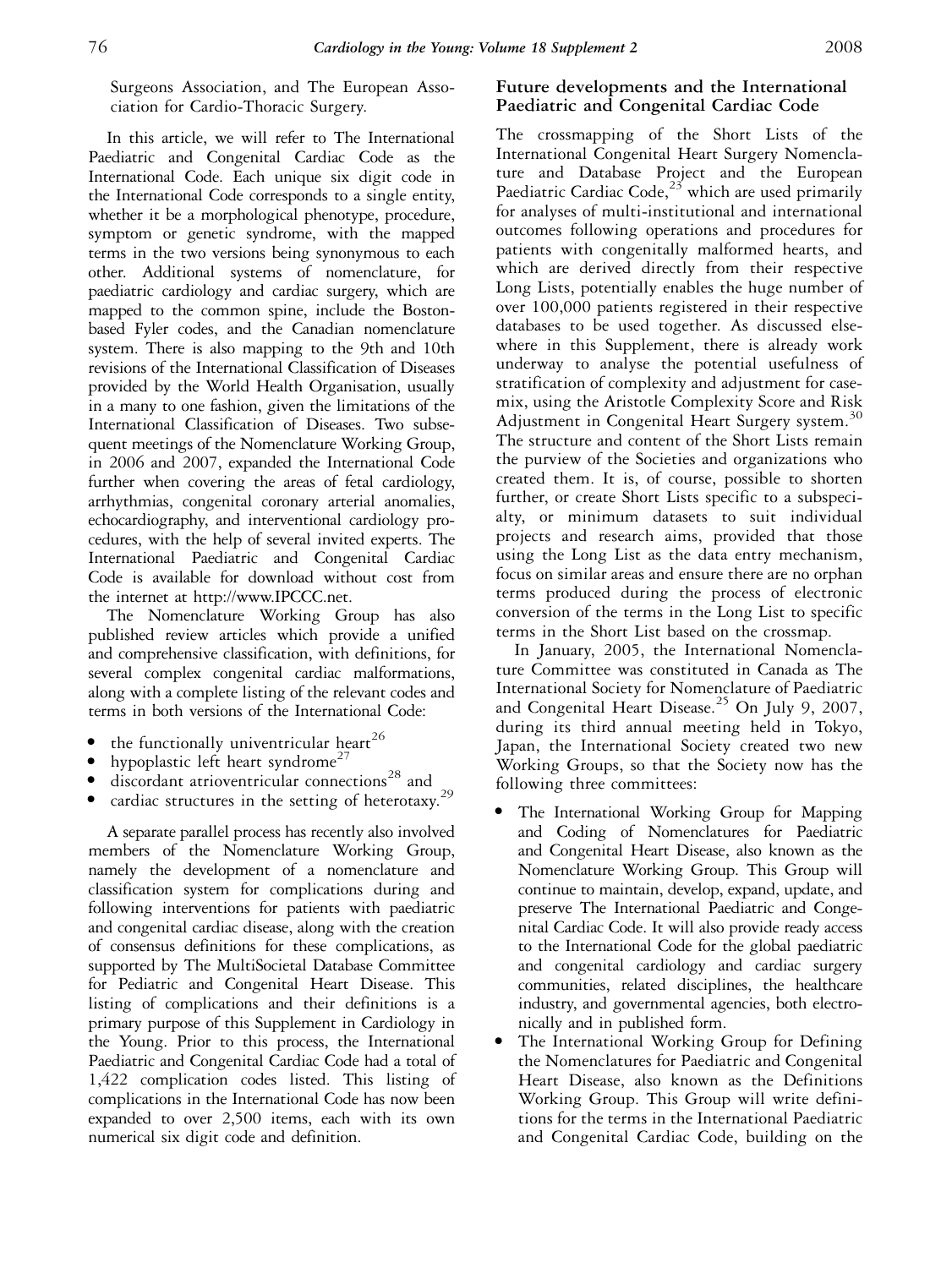previously published definitions from the Nomenclature Working Group.25–29

The International Working Group for Archiving and Cataloguing the Images and Videos of the Nomenclatures for Paediatric and Congenital Heart Disease, also known as both the Archiving Working Group and the Congenital Heart Archiving Research Team. This Group will link images and videos to the International Paediatric and Congenital Cardiac Code. The images and videos will be acquired from cardiac morphologic specimens and imaging modalities such as echocardiography, angiography, computerized axial tomography and magnetic resonance imaging, as well as intraoperative images and videos. This archive will be linked to the Cardiothoracic Surgery Network, or "CTSNet", Congenital Portal (http://www.ctsnet.org).

Currently, the use of the International Paediatric and Congenital Cardiac Code is largely limited to individuals working in the field of paediatric cardiology and paediatric cardiac surgery. There is a need to expand this usage to other areas of global healthcare, where the individual with a congenitally malformed heart may be referred for care, or have an impact, such as other medical subspecialties, hospital administrative and insurance systems, and the World Health Organization. On July 8, 2007, in Tokyo, Japan, the International Society for Nomenclature of Paediatric and Congenital Heart Disease met with representatives of the steering group responsible for the creation of the 11th revision of the International Classification of Diseases, administered by the World Health Organisation, and scheduled for launch in 2014. It was agreed in principle that there should be constructive dialogue between the Topic Advisory Group for Rare Diseases, which will cover congenital and paediatric cardiac disease, and the International Society for Nomenclature of Paediatric and Congenital Heart Disease, so that future listings of congenital and relevant acquired cardiac disease can better be represented within the International Classification of Diseases. One option could be to create a specific Short List, or minimum dataset, which could be integrated into the 11th revision, and to which the International Paediatric and Congenital Cardiac Code is mapped. Part of the plans for the 11th revision appears to include incorporation into the electronic health record.

## The Electronic Health Record and the Systematized Nomenclature of Medicine or ''SNOMED''

With recent continued advancements in computers and information technology,<sup>30</sup> in many developed countries the electronic patient record is beginning to become a reality. Healthcare providers now

demand computerisation of the healthcare record and clinical support systems, and movement towards a paperless environment. This advance involves creating a standardized system for obtaining accurate and detailed clinical information on the history of the patient, as well as diagnosis, and treatment, using a reliable and easily validated methodology. The hope is that the savings made from this patient-centric system, free from duplication of data entry, would free up resources for comparative studies across units and nations of clinical and cost-related outcomes. This achievement would allow risk-adjusted benchmarking, and identification of best practice, as well as the generation of effective guidelines and tools to support decision-making. The prerequisite for this accomplishment is an underlying, all encompassing, common nomenclature and coding system for healthcare, with clinician-led and validated entry of data, the qualities of which should include the following specifications:

- <sup>&</sup>gt; an ''atom'' based, clinically sensitive structure, so that each numerical code corresponds to the lowest denominator concept, based on a multidisciplinary clinical knowledgebase. This atomically oriented system would not preclude higher level more complex concepts which are in common clinical use, such as ''hypoplastic left heart syndrome''
- the ability to code relevant qualities of severity and complexity, for stratification of risk
- standardisation of underlying terminologies and hierarchical classifications across multiple specialities
- an aim for one preferred representation of a concept or phenotype, but with explicit integration of synonyms and commonly used abbreviations. The user would then have a choice of synonymous terms, enabling entry of data that easily encompasses different cultures of practice and different medical specialities. This use of synonyms should abrogate multiple, same-meaning, redundant codes
- the ability to access terms through multiple intuitive hierarchies, such as concepts for ''ventricular septal defect'' via pathways based on septal defect, tetralogy of Fallot, or functionally univentricular heart
- routine clinically sensitive updates for new procedures and scientific advances. This specification is the ''responsiveness'' of the system of nomenclature
- the ability to move a concept to a new hierarchy, whilst maintaining its unique code, in response to scientific or clinical advances, such as genetics or transcatheter procedures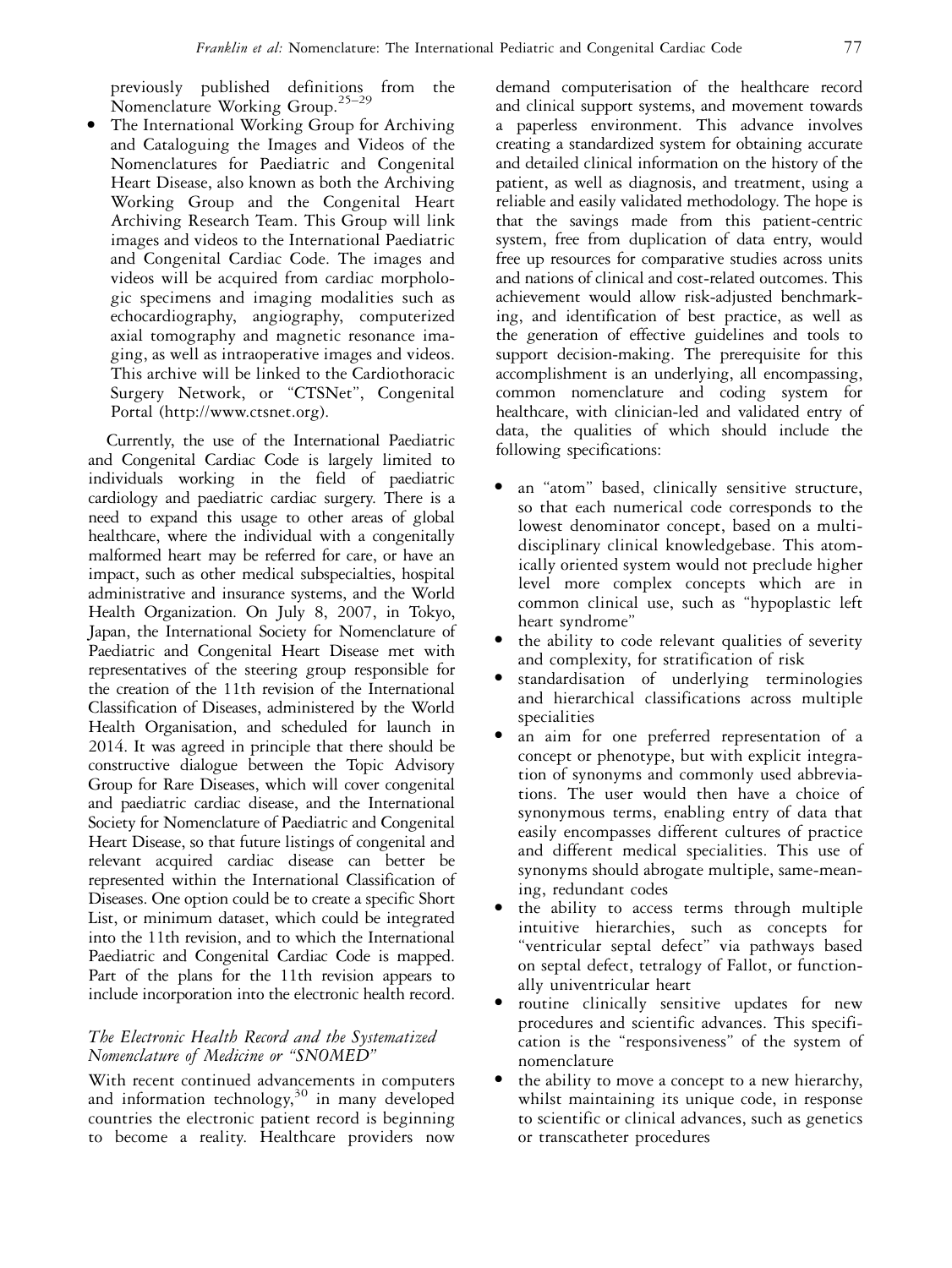- the ability to account for diagnostic uncertainty or negative findings, using an additional attribute, such as "suspected", "uncertain" or "ruled out"
- a definition for each term provided by an overseeing expert authority. In this case, we would suggest that the Definitions Working Group of The International Society for Nomenclature of Paediatric and Congenital Heart Disease would oversee definitions for codes related to congenital cardiac disease and acquired paediatric cardiac disease
- the ability to deal with obsolete or scientifically inaccurate concepts by reassignment to the correct term and using an ''obsolete'' label for the term itself, whilst retaining historical data
- multilingual translations.

These specifications are not available in current international systems, such as the 10th revision of the International Classification of Diseases. As a consequence, many non-integrated self-made, or industry-created, solutions exist, which are often expensive and of variable quality and integrity.

In 1974, the College of the American Pathologists created the Systematized Nomenclature of Medicine from their more restrictive listing of 1965, the Systematised Nomenclature of Pathology, generating an electronic format in 1977. After considerable expansion over the next 25 years, with the endorsement of the National Library of Health and American National Standards Institute, it combined with the Clinical Terms version 3 project based in the United Kingdom to become, in 2002, the Systematized Nomenclature of Medicine Clinical Terms, or "SNOMED-CT".<sup>31</sup> During this time, and subsequently, it has achieved wide acceptance as an effective tool to classify diseases, and is being promoted as the optimal product for the electronic health record, having most of the above specifications. In a précis of their own words: it is a dynamic, scientifically validated clinical reference terminology that makes health care knowledge more usable and accessible by providing a common language that enables a consistent way of capturing, sharing, and aggregating health data across all specialties and sites of care. There are over 365,000 concepts, 984,000 attributes or descriptors, and 1.5 million connections. International interest exists in its use from over 30 countries worldwide. More recently, in 2007, nine countries have grouped together to purchase the product as the not-for-profit International Health Terminology Standards Development Organisation,\* whilst having the College of American

Pathologists continuing in a managerial role. The aim is to have a global, validated, and stable system of nomenclature with shared ownership, transparent management processes, and a secure governance structure, as well as financial sustainability. The licensing arrangement with industry vendors is to be simple, clear and inclusive, whilst the user licence is free to member states.

With respect to congenital and paediatric cardiology and surgery, over 4,000 terms are already integrated in to the Systematized Nomenclature of Medicine Clinical Terms due to the amalgamation with the United Kingdom Clinical terms system in 2002, which itself had taken these terms into its structure in 1994, as described above. These 4,000 terms are also a core part of The International Paediatric and Congenital Cardiac Code, with often exact or near-exact matching to the version derived from the European Paediatric Cardiac Code. Unfortunately, many categories also exist with redundant and obsolete terms, as well as areas of non-intuitive hierarchy. This section of the Clinical Terms lexicon has not had input from experts in this field. One of the remits of the International Health Terminology Standards Development Organisation is to promote the development of subsets for individual medical disciplines who already have a system of nomenclature in active use. Initial discussions between the representatives of the International Health Terminology Standards Development Organisation and The International Society for Nomenclature of Paediatric and Congenital Heart Disease have been productive, and there has been agreement that the Organisation will work with the International Society to incorporate fully the International Paediatric and Congenital Cardiac Code into the Systematized Nomenclature of Medicine Clinical Terms, whilst "cleaning up" the latter to a clinically sound product, and mapping to the six digit numerical code. This major work has just commenced at the time of writing.

Discussions are also ongoing with the cardiovascular specialist healthcare industry about its incorporation into echocardiographic and catheterisation based software, either independently or as a specialist subset of the Systematized Nomenclature of Medicine Clinical Terms.

## **Conclusions**

The International Paediatric and Congenital Cardiac Code was created by specialists in the field to name and classify paediatric and congenital cardiac disease and its treatment. It is a comprehensive code that can be freely downloaded from the internet (http:// www.IPCCC.net) and is already in use worldwide,

<sup>\*</sup> Australia, Canada, Denmark, Lithuania, New Zealand, Netherlands, Sweden, United Kingdom, United States.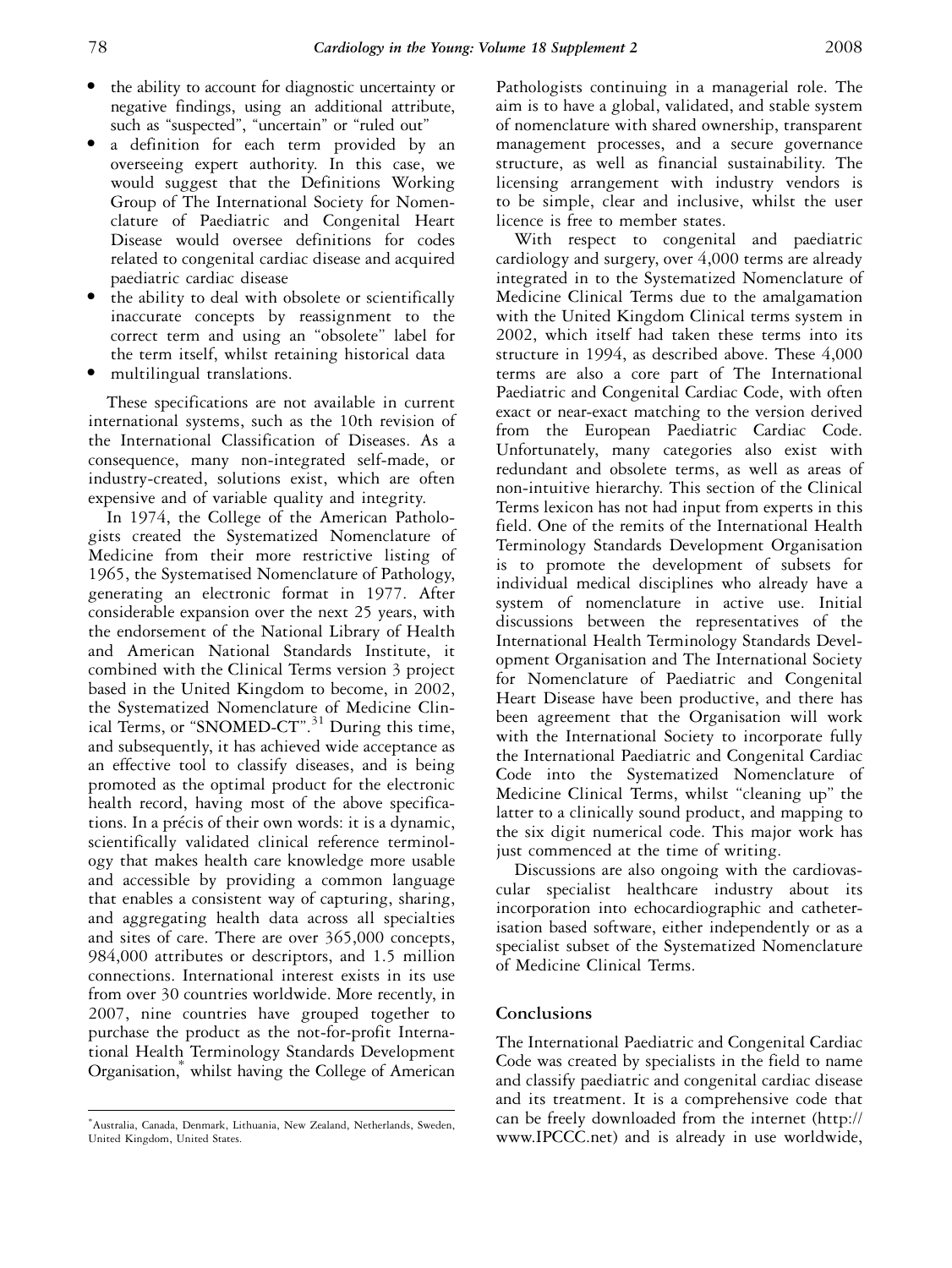particularly in its Short List formats for international comparisons of outcomes. This latter work is being used to compare performance between units, and even individual clinicians, to create strategies for stratification of risk, and to improve healthcare for the individual patient. Such comparisons have already been shown to be culturally reassuring when no statistically different outcomes can be demonstrated across a nation.<sup>32</sup> We anticipate that future cooperative multi-institutional studies will enable the optimisation of the quality and effectiveness of healthcare for our patients with congenital cardiac malformations, whilst influencing the allocation of increasingly limited resources.

The collaboration with the World Heath Organization, the International Health Terminology Standards Development Organisation, and the healthcare industry, will lead to further enhancement of the International Code, and to its more universal use. Future work of the International Society for Nomenclature of Paediatric and Congenital Heart Disease, and its three working groups, should produce in the next few years a unique, multifaceted lexicon of terms related to congenital cardiac disease and acquired paediatric cardiac disease, for clinical, governance, educational, research, and administrative purposes. This system will be replete with comprehensive definitions, and the ability to visualise lesions, along with their modes of therapy, across a full array of imaging platforms. All will be available at the click of a mouse, and free throughout the world.

## Acknowledgement

We thank The Children's Heart Foundation (http:// www.childrensheartfoundation.org/) for financial support of this research.

### References

- 1. Smith R. All changed, changed utterly. Brit Med J 1998; 316: 1917–1918.
- 2. Learning from Bristol: the report of the public inquiry into children's heart surgery at the Bristol Royal Infirmary 1984–1995. [http:// www.bristol-inquiry.org.uk], accessed October 22, 2004.
- 3. Wright J. Putting a surgeon under: a personal story of hospital politics. [http://www.uow.edu.au/arts/sts/bmartin/dissent/documents/ Wright], accessed December 24, 2007.
- 4. The Report of the Manitoba Pediatric Cardiac Surgery Inquest: An Inquest into twelve deaths at the Winnipeg Health Sciences Centre in 1994. [http://www.pediatriccardiacinquest.mb.ca/], accessed October 22, 2004.
- 5. Sherry A. Children's Hospital cardiology chief told to resign. Denver Post. Article Published: March 1, 2001. [http://www. denverpost.com/news/news0301b.htm], accessed March 21, 2001.
- 6. Sherry A. Hospitals shield mortality rates. Denver Post. Article Published: March 2, 2001. [http://www.denverpost.com/news/ news0302d.htm], accessed March 21, 2001.
- 7. The Denver Post Editorial Board. At the heart of the problem. Denver Post. Article Published: March 2, 2001. [http://www. denverpost.com/opinion/edits0302c.htm], accessed March 21, 2001.
- 8. Johnson L. Baby's death at Children's turns parents to their faith. Denver Post. Article Published: March 3, 2001. [http:// www.denverpost.com/opinion/lett0311.htm], accessed March 21, 2001.
- 9. White S. Kids' best interests: Re: ''Children's Hospital cardiology chief told to resign,'' March 1. Denver Post. Article Published: March 3, 2001. [http://www.denverpost.com/opinion/lett0311. htm], accessed March 21, 2001.
- 10. Hernandez J. Other options. Denver Post. Article Published: March 3, 2001. [http://www.denverpost.com/opinion/lett0311. htm], accessed March 21, 2001.
- 11. Weinberg S. Rare look inside a surgeon's sanctum. Denver Post. Article Published: Sunday, April 20, 2003. [http://www.denverpost. com/Stories/0%2C1413%2C36~28~1333663%2C00.html], accessed October 22, 2004.
- 12. Much of this section was derived from: World Heath Organization. History of the development of the ICD. [http:// www.who.int/classifications/icd/en/HistoryOfICD.pdf], accessed December 24, 2007.
- 13. Greenwood M. Medical statistics from Graunt to Farr. Cambridge University Press, Cambridge, 1948.
- 14. Farr W. First annual report. Registrar General of England and Wales, London, 1839, p 99.
- 15. Nightingale F. Proposals for a uniform plan of hospital statistics. Fourth International Statistical Congress, London, 1860.
- 16. Abbott ME. Atlas of Congenital Cardiac Disease. The American Heart Association, New York, 1936.
- 17. Miller GAH, Anderson RH, Rigby ML. The diagnosis of congenital heart disease; incorporating the Brompton Hospital Diagnostic Code. Castle House, Tunbridge Wells, 1985, pp 110–120.
- 18. Franklin RCG, Anderson RH, Daniëls O, et al. The European Paediatric Cardiac Code. Card Young 1999; 9: 633–657.
- 19. Association for European Paediatric Cardiology. The European Paediatric Cardiac Code. Cardiol Young 2000; 10 (Suppl 1): 1–146.
- 20. Mavroudis C, Jacobs JP. Congenital heart surgery nomenclature and database project: overview and minimum dataset. Ann Thorac Surg 2000; 69: S2–S17.
- 21. Mavroudis C, Jacobs JP (editors). Congenital Heart Surgery Nomenclature and Database Project. Ann Thorac Surg 2000; 69 (Suppl): S1–S372.
- 22. Béland M, Jacobs JP, Tchervenkov CI, Franklin RCG. The International Nomenclature Project for Paediatric and Congenital Heart Disease: Report from the Executive of The International Working Group for Mapping and Coding of Nomenclatures for Paediatric and Congenital Heart Disease. Cardiol Young 2002; 12: 425–430.
- 23. Franklin RCG, Jacobs JP, Tchervenkov CI, Béland MJ. The International Nomenclature Project for Congenital Heart Disease: bidirectional crossmap of the Short lists of the European Paediatric Cardiac Code and the International Congenital Heart Surgery Nomenclature database Project. Card Young 2002; 12: 431–435.
- 24. Béland MJ, Franklin RCG, Jacobs JP, et al. Update from The International Working Group for Mapping and Coding of Nomenclatures for Paediatric and Congenital Heart Disease. Cardiol Young 2004; 14: 225–229.
- 25. Franklin RC, Beland MJ, Krogmann ON. Mapping and coding of nomenclatures for paediatric and congenital heart disease. Cardiol Young 2006; 16: 105–106.
- 26. Jacobs JP, Franklin RCG, Jacobs ML, et al. Classification of the functionally univentricular heart: unity from mapped codes. Cardiol Young 2006; 16 (Suppl 1): 9–21.